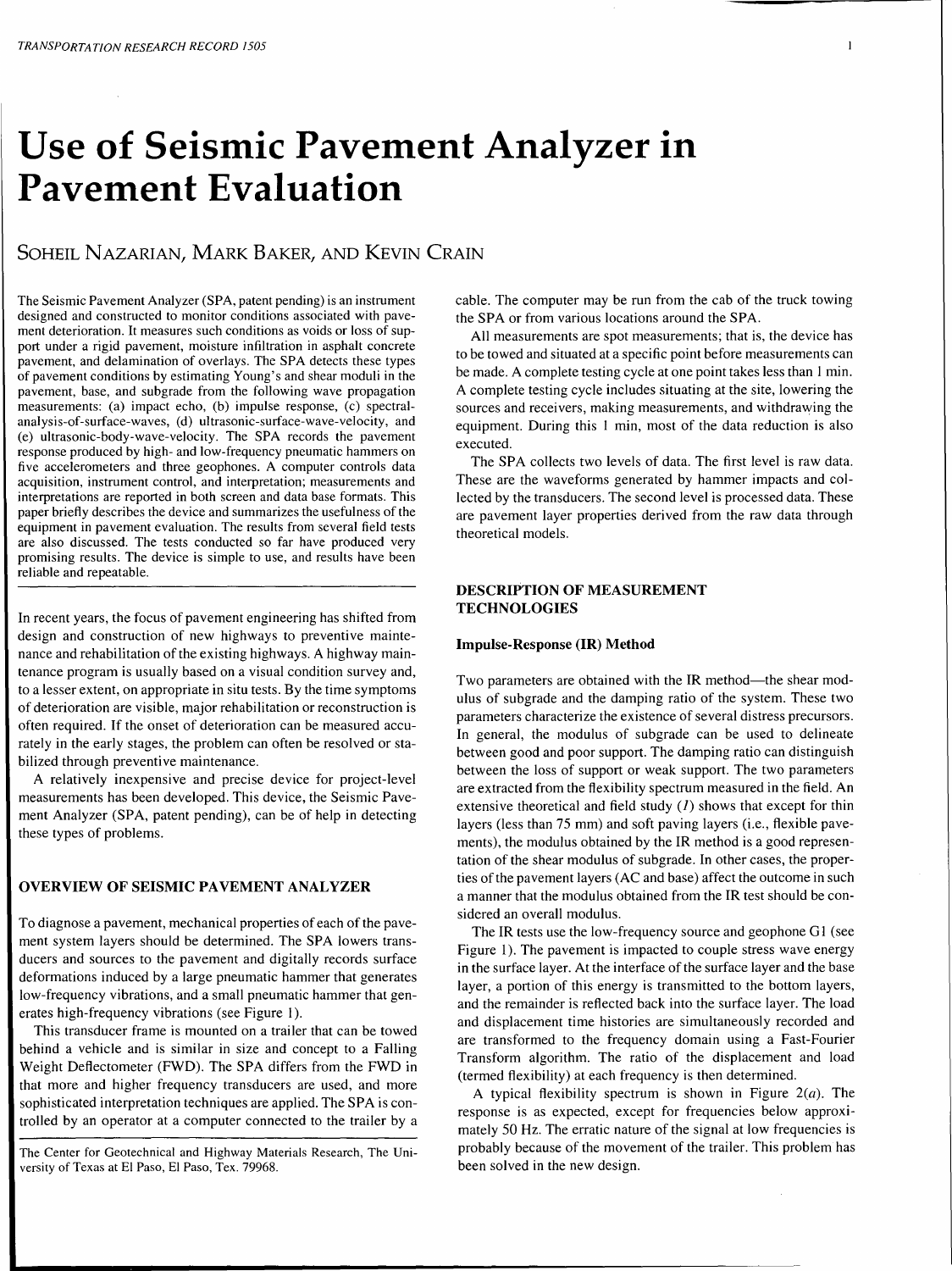

FIGURE 1 Schematic of seismic pavement analyzer.

The coherence function associated with this record is shown in Figure  $2(b)$ . The coherence values are close to unity except at low frequencies. A coherence value of unity corresponds to a highly coherent signal between the load cell and receiver. In other words, there was no incoherent background noise in the signals.

To determine the modal parameters (static flexibility and damping ratio), a curve is fitted to the flexibility spectrum according to an elaborate curve-fitting algorithm that uses the coherence function



FIGURE 2 Typical spectral functions used in IR test.

as a weighing function. A typical fitted curve is shown in Figure  $2(a)$ . The agreement between the measured and the fitted data is good. However, once again, because of a lack of quality data at low frequencies, the fit is not adequate in this region.

The shear modulus of subgrade,  $G$ , is calculated from:

$$
G = (1 - \nu) / [2LA_o I_s S_z]
$$
 (1)

where

 $\nu$  = Poisson's ratio of subgrade;

 $L =$  length of slab; and

 $A<sub>o</sub>$  = static flexibility of slab (flexibility at  $f = 0$ ).

The shape factor,  $S_z$ , has been developed by Dobry and Gazetas (2). The value of  $S<sub>z</sub>$  is equal to 0.80 for a long flexible pavement.

 $I<sub>s</sub>$  is a parameter that considers the effect of an increase in flexibility near the edges and corners of a slab. Parameter  $I_s$  is a function of the length and width of the slab, as well as the coordinates of the impact point relative to one corner. Depending on the size of the slab and the point of impact, the value of  $I_s$  can be as high as 6.

The damping ratio, which typically varies between 0 to 100 percent, is an indicator of the degree of the slab's resistance to movement. A slab that is in contact with the subgrade or contains a watersaturated void demonstrates a highly damped behavior and has a damping ratio of greater than 70 percent. A slab containing an edge void would demonstrate a damping ratio in the order of 10 to 40 percent. A loss of support located in the middle of the slab will have a damping ratio of 30 to 60 percent.

#### Spectral-Analysis-of-Surface-Waves (SASW) Method

The SASW method is a seismic method that can determine shear modulus profiles of pavement sections nondestructively.

The key point in the SASW method is the measurement of the dispersive nature of surface waves. A complete investigation of a site with the SASW method consists of collecting data, determining the experimental dispersion curve, and determining the stiffness profile (inversion process).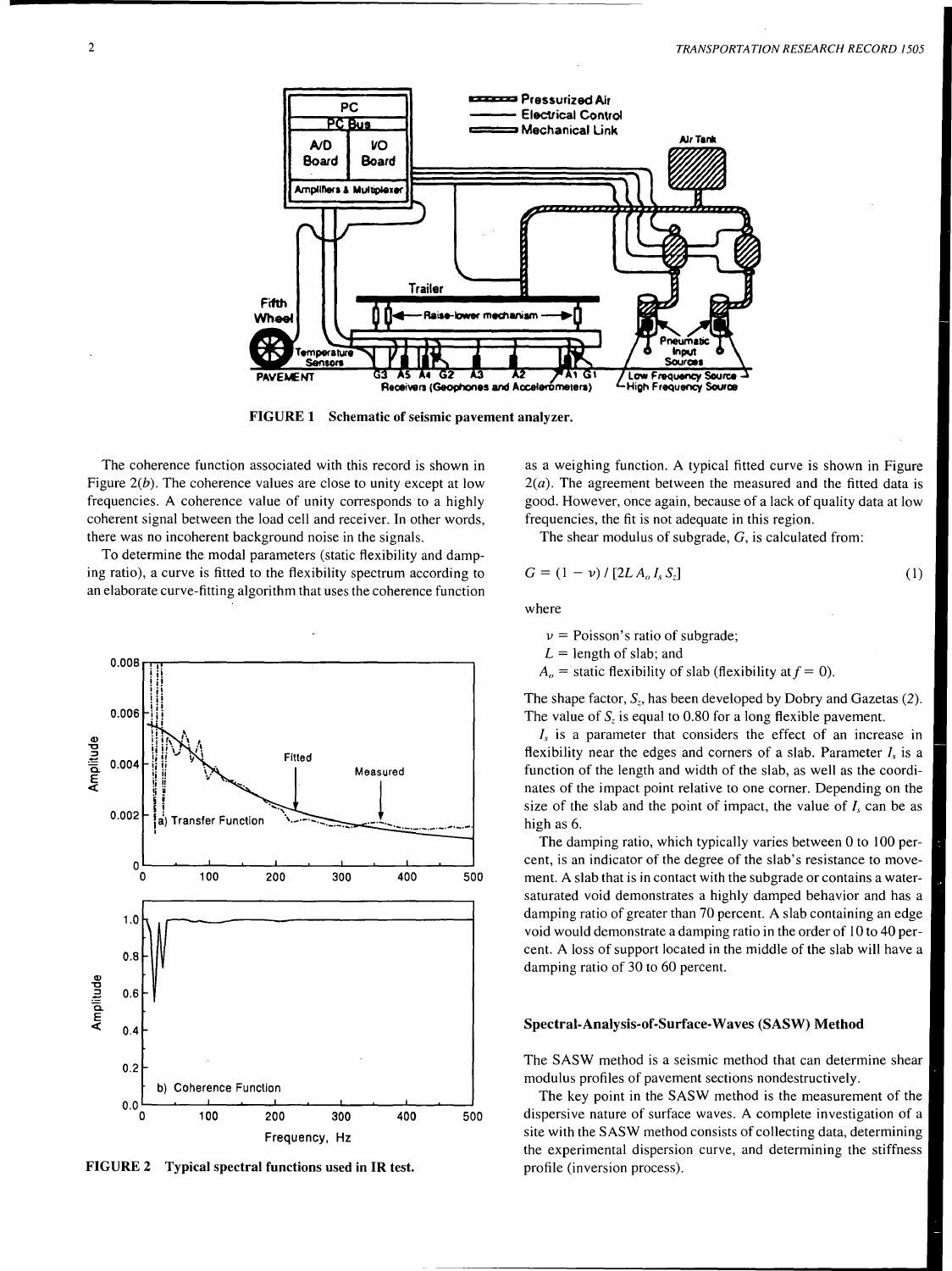The set-up used for the SASW tests is depicted in Figure I. All accelerometers and geophones are active. The transfer function and coherence function between pairs of receivers are determined during the data collection.

A computer algorithm utilizes the phase information of the transfer function and the coherence functions from several receiver spacings to determine a representative dispersion curve in an automated fashion (3). The dispersion curves obtained from all receiver spacings from a site is shown in Figure  $3(a)$ . A curve is fitted to this data to obtain the "fitted-measured dispersion curve." This idealized curve is representative of the raw data.

The last step is to determine the elastic modulus of different layers, given the dispersion curve. A recently developed automated inversion process (4) determines the stiffness profile of the pavement section. This fitted curve is used in the inversion process. The modulus profile at the example site is shown in Figure  $3(b)$ . To ensure that the inversion process is successful, the fitted-measured dispersion curve is compared with the theoretical dispersion curve (obtained from the Young's modulus profile shown in Figure  $3(b)$ ). This comparison is depicted in Figure  $3(a)$ . The theoretical (labeled "from inverted model" in the figure) and experimental data (labeled "LI-norm fitted" in the figure) compare favorably.

#### Ultrasonic-Surface-Wave Method

The ultrasonic-surface-wave method is an offshoot of the SASW method. The major distinction between these two methods is that in the ultrasonic-surface-wave method the properties of the top paving layer can be easily and directly determined without a complex inversion algorithm. To implement the method, the high-frequency source and accelerometers A2 and A3 (see Figure 1) are utilized.

Up to a wavelength approximately equal to the thickness of the uppermost layer, the velocity of propagation is independent of wavelength. Therefore, if one simply generates high-frequency (short-wavelength) waves, and if one assumes that the properties of the uppermost layer are uniform, the shear modulus of the top layer, G, can be determined from

$$
G = \rho [(1.13 - 0.16\nu) (m/360D)]^2
$$
 (2)

Parameter *m* (degree/Hz) is the least-squares fit slope of the phase of the transfer function in the high-frequency range.

A typical phase spectrum is shown in Figure  $4(a)$ . The phase oscillates on a radius between  $\pi$  and  $-\pi$  radians (180 and  $-180$  degrees). This is the standard method of presenting phase data, because the detailed variation in the data can be observed in a small space.

The coherence function associated with this record is shown in Figure  $4(b)$ . The coherence is almost equal to 1, up to a frequency of 35 or 40 kHz. Above the frequency of 35 kHz, the data are of low quality and are not usable.

The frequency of 35 kHz for this experiment corresponds to a wavelength of less than 38 mm. Shorter wavelengths can be investigated using Accelerometer 1 and Accelerometer 2 (which are spaced 75 mm apart). One physical limitation is the aggregate size. Wavelengths shorter than the maximum aggregate size probably do not follow the laws of wave propagation in solid medium.

The shear modulus of the top layer was obtained using a complex-valued curve-fitting process with the coherence as the weighing function (3). The results are shown in Figure 4(*a*). The actual and fitted curves compare quite favorably up to a frequency of 30 kHz. In the next step, the phase is "unwrapped;" that is, the appropriate number of cycles is added to each phase. The unwrapped phase for the "wrapped" phase shown in Figure  $4(a)$  is shown in Figure  $4(c)$ . The slope of the line, which is basically constant with frequency, is used in Equation 2.

#### Ultrasonic-Compression-Wave-Velocity Measurement

Once the compression wave velocity of a material is known, its Young's modulus can be readily determined. The same set-up used to perform the SASW tests can be used to measure compression wave velocity of the upper layer of pavement.

The body wave energy present in a seismic record generated using the set-up shown in Figure 1 is small, and for all practical purposes it does not contaminate the SASW results. However, compression waves travel faster than any other type of seismic wave, and are detected first on seismic records.

Typical travel times, expanded to demonstrate the arrival of the compression waves, are shown in Figure 5. The arrows in each



FIGURE 3 Typical results from SASW tests.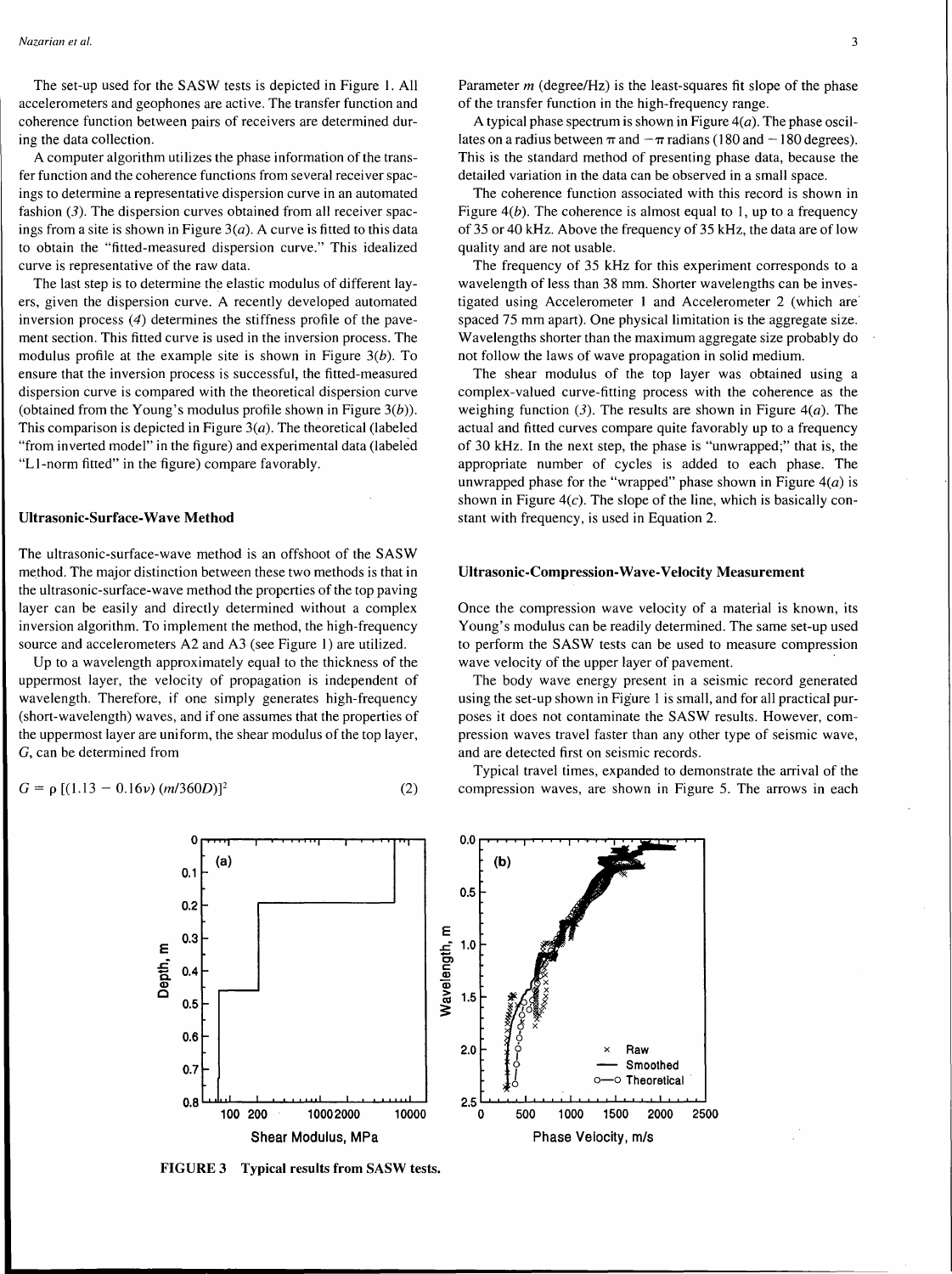

FIGURE 4 Typical spectral functions used in ultrasonic-surface-wave test.

record correspond to the arrival of these waves. Typically, Accelerometers 3 and 4 record the arrival of energy most consistently. The determination of the arrival of compression waves from Accelerometers 1 and 3 are typically not possible because of the closeness of the sensors to the source.

An automated technique for determining the arrival of compression waves has been developed. Times of first arrival of compression waves are measured by triggering on an amplitude range within a time window (5).

### Impact-Echo Method

The impact-echo method can effectively locate defects, voids, cracks, and zones of deterioration within concrete.

The high-frequency source and accelerometer Al are used, and possibly A2 as well (see Figure 1). Once the compression wave velocity of concrete,  $V_p$ , is known, the depth-to-reflector,  $T$ , can be determined from

$$
T = V_p / 2f \tag{3}
$$

where f is the resonant (return) frequency obtained by transforming the deformation record into the frequency domain.

A typical frequency-response spectrum for a site is shown in Figure  $6(a)$ . The major peak (at about 10 kHz) corresponds to the thickness of the layer and is called the return (resonant) frequency, which is input in Equation 3.

The coherence function is shown in Figure  $6(b)$ . In general, the data collected with the device have no incoherent noise, except at several isolated frequencies.

### CASE STUDIES

Two case studies are incorporated here for demonstration purposes. Numerous other ones can be found in Nazarian et al. (J).

#### Case 1: Rigid Pavement

A jointed concrete pavement section was tested to determine the existence of voids and loss of support in the pavement. The pave-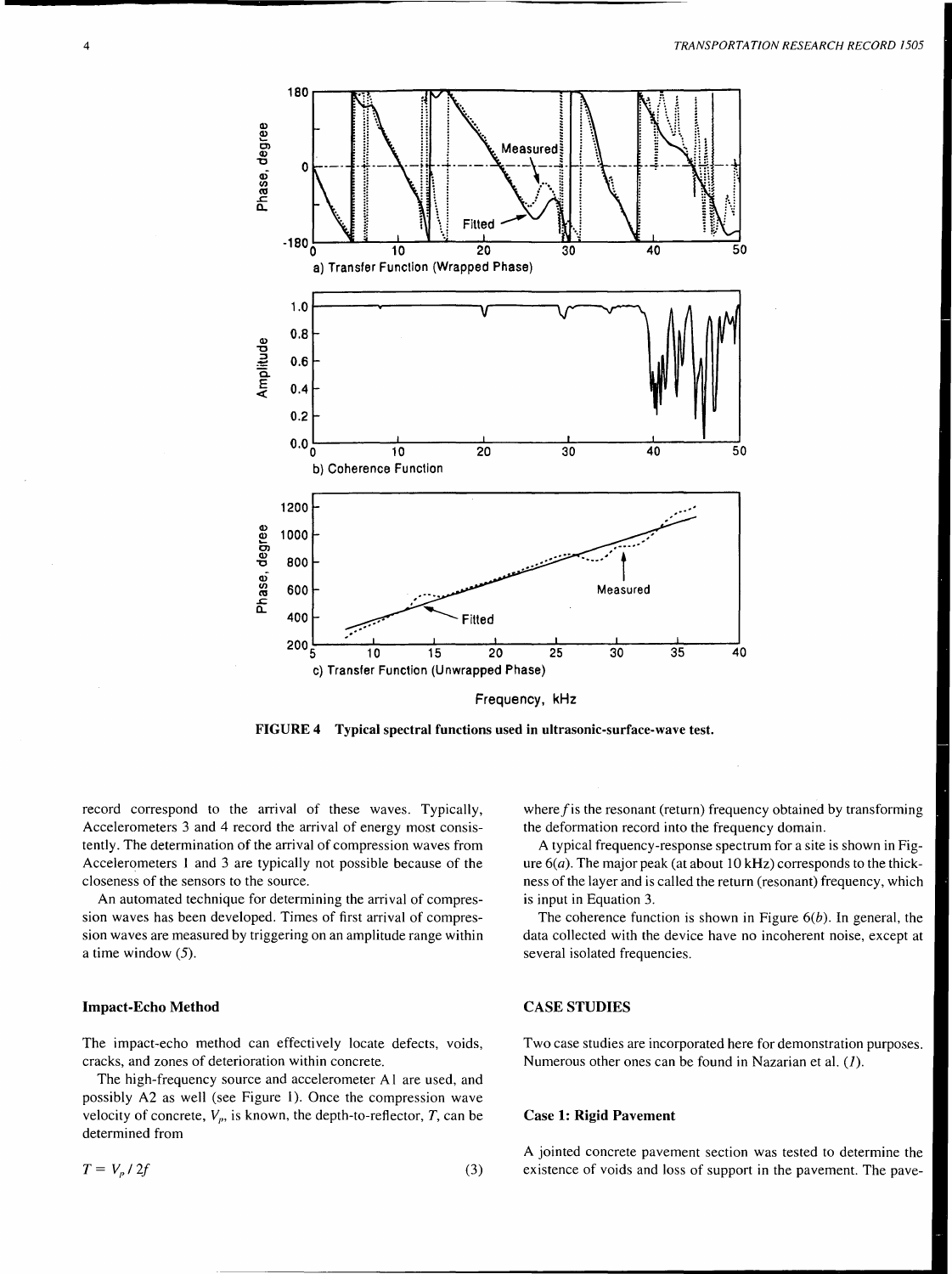



Frequency, kHz

FIGURE 5 Typical amplified signals used in ultrasonic-bodywave test.

ment section at the site consisted of 225 mm jointed-concrete pavement over a cement-treated base.

The Portland cement concrete (PCC) slabs were 9 m long and 3.6 m wide. Twelve slabs (13 joints numbered 1 through 13) were tested. Three points were tested at each slab. The three points were located at 15 cm east and west of each joint and in the middle of each slab.

The IR test was used to detect voids and loss of support. The resulting moduli of subgrade and damping ratios are shown in Figure 7. The mean subgrade modulus is about I 75 MPa. This indicates an above-average subgrade material. This section is in good condition, which is to be expected because the section was recently rehabilitated.

The data presented here indicate the need to inspect and maintain the approach side of each joint for possible voids, especially for Joints 2, 3, 5, 6, and 9. The two slabs between Joints 11 and 13 are in very bad condition and should be repaired. These recommendations are consistent with the condition of the pavement.

Most of the damping ratios shown in Figure  $7(b)$  are above the critical damping ratio, indicating either water saturation of voids or good contact at the interface of the concrete and base layer. As indicated before, the water-saturated voids and intact locations are both highly damped; however, the intact points exhibit substantially higher moduli of subgrade.

To verify these results, five epoxy core holes were installed at the section, as marked in Figure 7. Points 2, 4, and 5 were selected as

FIGURE 6 Typical spectral functions used in impact-echo test.

areas where voids were suspected. These three core points validated the SPA prediction that they were water-saturated voids (low modulus of subgrade, high damping ratio). Upon coring, the holes filled with water almost instantaneously. The other two cores were selected as intact concrete. Points I and 3 proved to be on relatively dry and intact subgrade.

The values of Young's and shear moduli of the slab are shown in Figure 8( $a$ ). Only the properties from the middle of the slab are shown here. Some variation in the results can be attributed to the variability in the material properties and also to some variability in data interpretation. In most cases, the material properties vary because both methods measure consistently lower or higher for the same points. In the middle of Slab 3, similar values for the shear and Young's moduli are reported; the reason for this discrepancy is the existence of a crack between the source and the accelerometer used to measure the compression wave velocity.

In general, the average Young's and shear moduli are 33 GPa and I5 GPa, respectively. These values represent average-quality concrete. From the average shear and Young's moduli, the average Poisson's ratio is about 0.14. This is an acceptable value for Poisson's ratio of concrete.

The measurements of the thickness of the PCC are shown in Figure  $8(b)$ . At the two core holes, the actual thicknesses of concrete is about 230 mm. The two points on Slabs 11 and 12 that exhibit smaller thickness are in the area where the concrete requires repair. The reason for the thinness of Slab 8 is not known.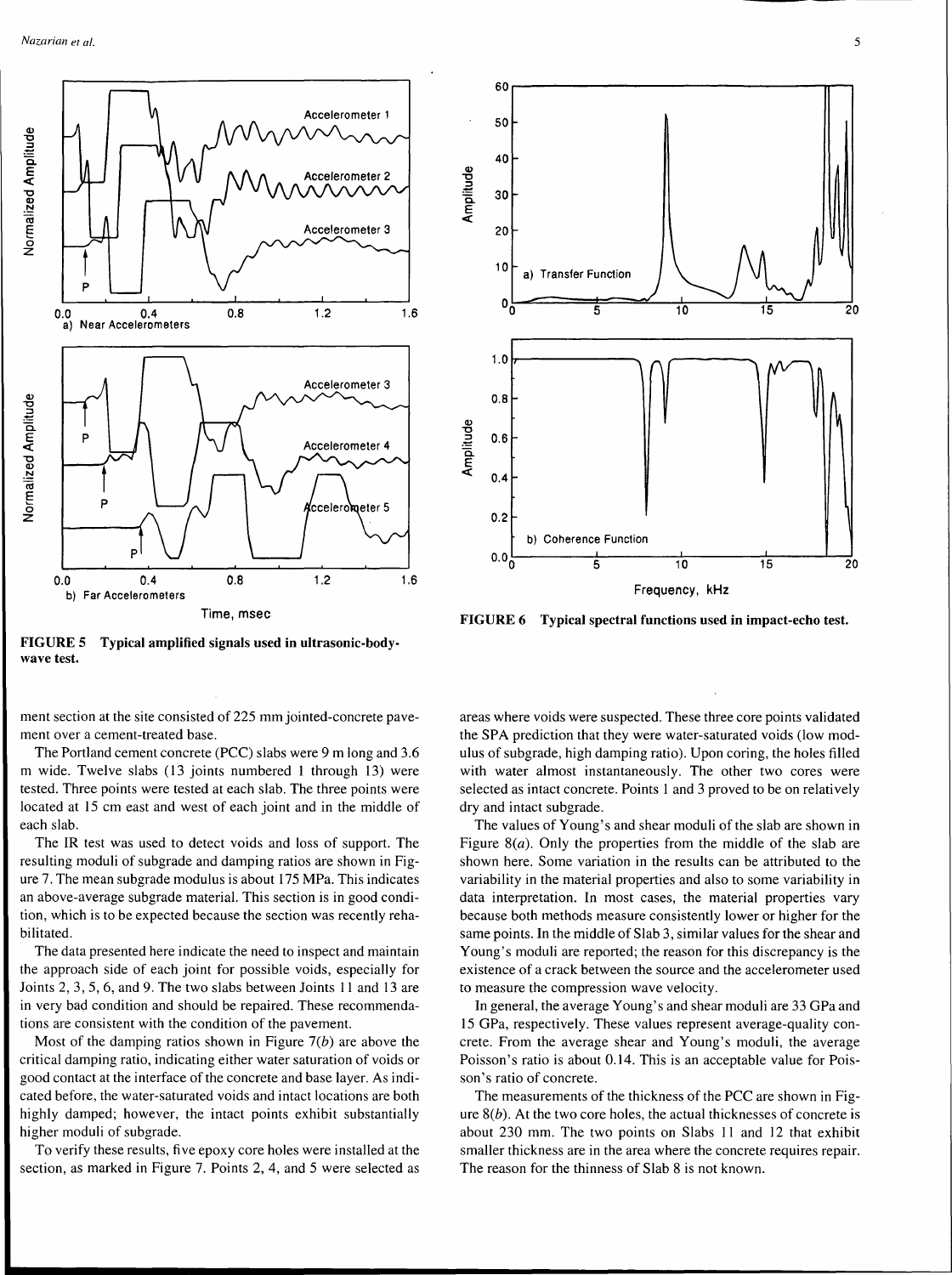

FIGURE 7 Variation in parameters measured with IR method at the rigid pavement site.



FIGURE 8 Variations in moduli and thickness of PCC at the rigid pavement site.

This case study demonstrates that the SPA is capable of evaluating rigid pavements for the existence of voids and loss of support in both dry and saturated conditions. At the five points where ground truth is available, the predictions were accurate.

#### Case 2: Flexible Pavement

The typical pavement cross section of this site consisted of 210 mm of AC over 250 mm of granular base over a corrodible sandy subgrade. A 1300-m section of the highway was selected and tested at 30-m intervals. The FWD device was used 3 weeks after the SPA tests were completed. These tests determine the softening of the subgrade as a result of the penetration of moisture.

The deflections for a nominal load of 40 kN are shown in Figure 9. A large variation in the deflection basins can be observed, possibly indicating the variability in the overall stiffness of the section. The variations in the deflections also may result from variations in the thickness or stiffness of the layers.

The modulus values obtained at the site from BISDEF are not included because back-calculation was not successful. At all points, the modulus of the AC was back-calculated as the upper prescribed range of 17 .5 GPa, and the base modulus was always equal to 35 MPa (the lower range assigned to the material for the backcalculation). This may be partly the result of the dynamic interaction between the bedrock and the FWD. A large portion of the site was in a cut section.

The IR test was used to determine the effects of moisture variation in the base and subgrade. The IR test was utilized to determine the overall variation in stiffness, and the SASW method was employed for more thorough analysis.

The measurements of the modulus of the subgrade soil are shown in Figure 10. The pavement in the range of  $-50$  m to  $-80$  m corresponded to a saturated base and subgrade. The rest of the section seemed to be in reasonably good condition. However, the data indicate some potential problems in the 200-m to 350-m section. The level of water in a ditch on the side of the road was rather high in this area.

The results from the SASW tests are summarized in Table I. These tests were carried out at some of the core locations; therefore, they do not correspond to test results described above. The moduli of the AC layer are relatively constant. The base moduli are similar, except for the two points tested at  $-84$  m and  $-54$  m. The base material at the  $-84$  m location was saturated, and water was seeping to the pavement surface. The point tested at  $-54$  m was also wet. The subgrade moduli are rather high for points 360 m and 900 m, and are representative of most of the pavement section. The test point at 270 m corresponds to the area that the IR tests diagnosed as soft. At this point, the subgrade is quite soft, whereas the AC and base layers are in good condition.

The water contents (also recorded in Table 1) were obtained in the field with a pan-dry oven. As indicated, the base at  $-84$  m has the highest water content and also the lowest modulus. The two points located at 360 m and  $-54$  m exhibit similar water content;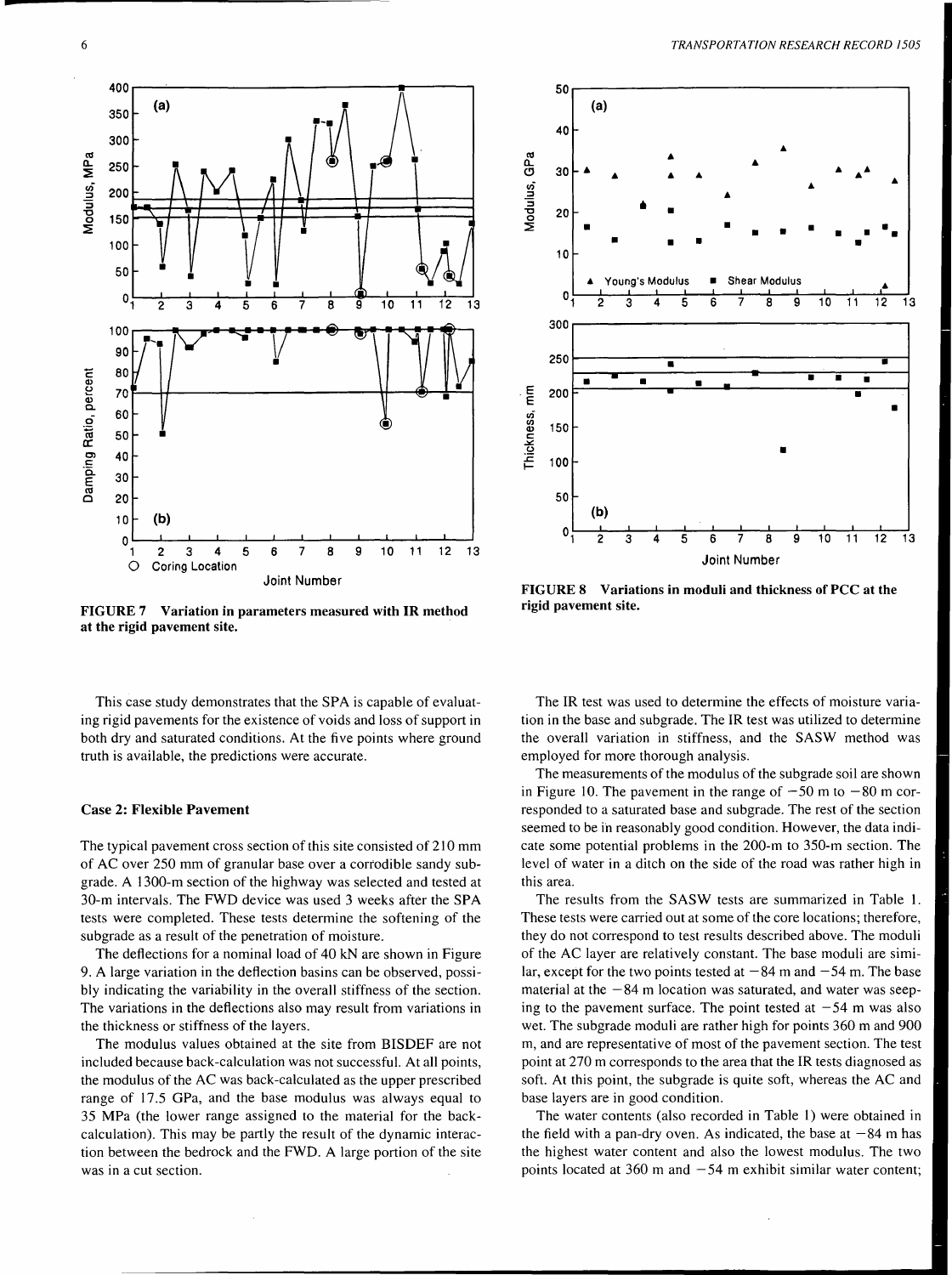

FIGURE 9 Variation in deflection basins at the flexible pavement site.

however, the moduli of these two points are significantly higher than that of point  $-84$  m. Point 360 m, with base moisture similar to point  $-84$  m, is significantly stiffer than point  $-84$  m. Both independent tests (IR and SASW) concur that point  $-84$  m is not as stiff as point  $-54$  m or point 360 m. Based on engineering intuition, the pavement structure at point  $-84$  m should therefore be softer than the other points. Points  $-84$  m and  $-54$  m are located in a rock cut,



FIGURE 10 Variation in modulus of subgrade soil from IR tests at the flexible pavement site.

whereas point 360 m was almost in a fill section. Therefore, the dynamic interaction would affect the deflections from FWD, and the SPA results could not be verified.

Establishing a relationship between the modulus and water content, without considering other factors such as the type of the base and subgrade materials, optimum water content for the base and subgrade, and the period of time that the material is exposed to the moisture, may not be appropriate.

The values of the shear modulus of the asphalt concrete layer are shown in Figure 11( $a$ ). The pavement in locations around 600 m was not tested because there was a bridge. Moduli are clustered at two levels. Between locations 0 m and 600 m, the moduli are higher than the rest of the section, because of the temperature sensitivity of the AC layer. The 600-m section (between 0 m and 600 m) was tested in the early morning when the pavement was cold (ambient temperature of  $-2^{\circ}$ C), and the other sections were tested later, when the sun had been out, raising ambient temperature to 22°C.

The values of Young's modulus as determined from the ultrasonic-body-wave tests are shown in Figure  $11(b)$ . The same clustering of moduli can be seen in the results of this test as well;

| Location, m | Shear Modulus, MPa |      |          | Water Content.<br>percent |          | <b>FWD</b><br>Deflection <sup>*</sup> .<br>micron |    |
|-------------|--------------------|------|----------|---------------------------|----------|---------------------------------------------------|----|
|             | AC                 | Base | Subgrade | Base                      | Subgrade | D1                                                | D7 |
| $-84$       | 7530               | 78   | 45       | 6.2                       | 14.4     | 179"                                              | 17 |
| $-54$       | 6433               | 127  | 89       | 5.7                       | $-$      | 182"                                              | 29 |
| 270         | 6944               | 210  | 77       | 4.0                       | 11.8     | 160                                               | 29 |
| 360         | 8486               | 214  | 150      | 6.0                       | 14.1     | 160                                               | 25 |
| 900         | 7960               | 205  | 136      | 4.1                       | 15.7     | 112                                               | 21 |

TABLE 1 Shear Modulus Profiles Obtained at the Flexible Pavement Site

\* Deflections, which are reported for a nominal load of 40 KN, should be considered with caution, since a stiff layer existed under the pavement at variable depths.

\*\* FWD tests were not carried out at this location. The closest point tested is reported.